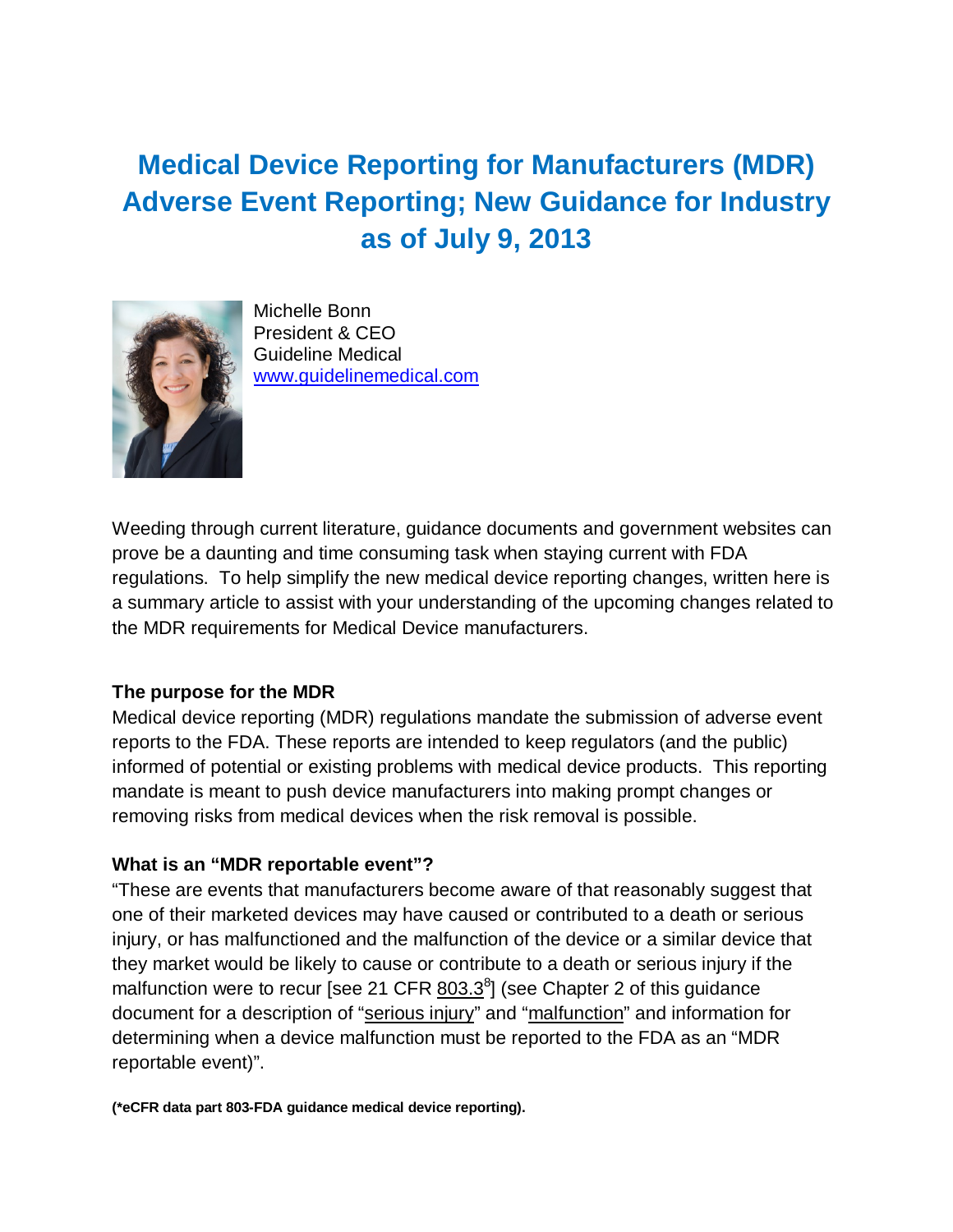## **The purpose for new FDA guidance:**

The new draft guidance document describes and explains the FDA's current regulation and thinking about reporting and recordkeeping requirements applicable to manufacturers of medical devices for certain device-related adverse events.

 $1$  These requirements are contained in the Medical Device Reporting (MDR) regulation at Title 21, Code of Federal Regulations (CFR), [part 803](http://ecfr.gpoaccess.gov/cgi/t/text/text-idx?c=ecfr&sid=20300bf7673514cf49d530123bc9d8e9&rgn=div5&view=text&node=21:8.0.1.1.3&idno=21)<sup>3</sup>, as authorized by section 519 of the Federal Food, Drug, and Cosmetic Act (FD&C Act).

Much of the 2013 MDA draft guidance remains consistent with the finalized version published in 1997.

However, listed here are some of the most pronounced changes that will be of interest to medical device manufacturers.

## • **"Removal of the "Two-Year Rule" for malfunctions:**

The FDA took the position that once a malfunction has caused or contributed to a death or serious injury, future malfunctions of the same type are presumed to be reportable. The 1997 guidance stated that the presumption would cease if the malfunction did not cause or contribute to any more deaths or serious injuries for a period of two years.

The 2013 guidance states that manufacturers who wish to stop reporting a malfunction that previously caused or contributed to a death or serious injury would need to submit a request to FDA for an exemption. This can be supported by evidence that the malfunction had not caused or contributed to any further deaths or serious injuries.

Unfortunately, it is not clear in the new draft guidance how much data the FDA requires to support such an exemption.

### • **Contract manufacturer/supplier agreements:**

The 1997 guidance stated that, for contract manufacturer agreements, "FDA would expect only one report from either the specifications developer or the contract manufacturer for one reportable event.

There must be a written agreement clearly identifying the responsible party for completing Form 3500A.

Although not stated in the 1997 guidance, FDA's policy in recent years has been to require an exemption when only one entity will be reporting in a contract manufacturer arrangement.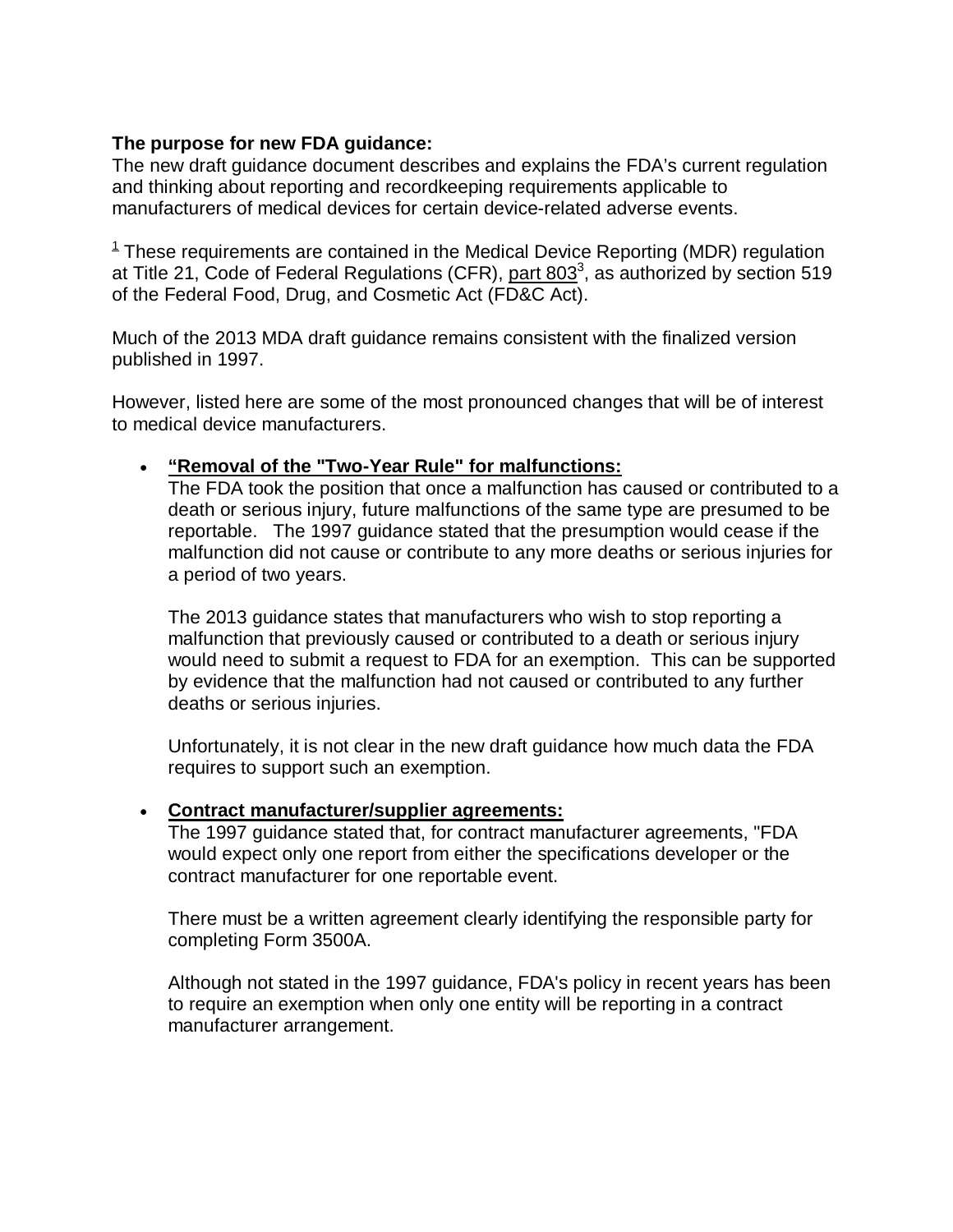The 2013 draft guidance states that both the specifications developer and contract manufacturer must submit MDR reports unless an exemption is obtained from FDA allowing reporting from one entity.

## • **MDR Obligations when your 510(k) is sold:**

When a 510(k) is sold from one manufacturer to another (with the buyer taking over the manufacture of the devices under the 510(k) after the sale), the draft guidance (and FDA) states that the seller remains responsible for submitting MDRs for all of the devices that it manufactured prior to the sale, even if the agreement between the parties states that the buyer will assume this responsibility, unless an exemption is obtained from FDA.

## • **Reporting Events Found in Literature:**

The new draft guidance outlines the FDA's expectations and recommendations for investigating adverse events identified in scientific articles and other literature.

The draft guidance suggests that manufacturers may need to contact the authors of these materials to obtain additional information during their investigation.

The draft guidance also allows for the reporting of multiple events in one report when a manufacturer is unable to obtain sufficient information to provide a complete report for each reportable event, but FDA recommends submitting a separate report for each event type (if multiple event types are identified) and for each device (if more than one generic device type is implicated)."

**(Morgan, Lewis & Bockius LLP, law flash news, July 10, 2013, M. Bierman & M. Buenafe).**

The draft guidance makes additional recommendations concerning the information that should be submitted in the different blocks on the MedWatch Form 3500A. The guidance also discusses reporting requirements around extenuating circumstances such as:

- a delay in surgery
- the failure of a diagnostic device; and
- incorrect treatment with a radiation therapy device.

The draft guidance makes clear that certain changes to MDR reporting proposed by Congress in the Food and Drug Administration Amendments Act of 2007 have not been implemented by the FDA. The result is that malfunction reporting requirements for class I and those class II devices that are not permanently implantable, life supporting or life sustaining, continue to be subject to the MDR reporting requirements of 21 C.F.R. part 803.

#### **(\*eCFR data part 803-FDA guidance)**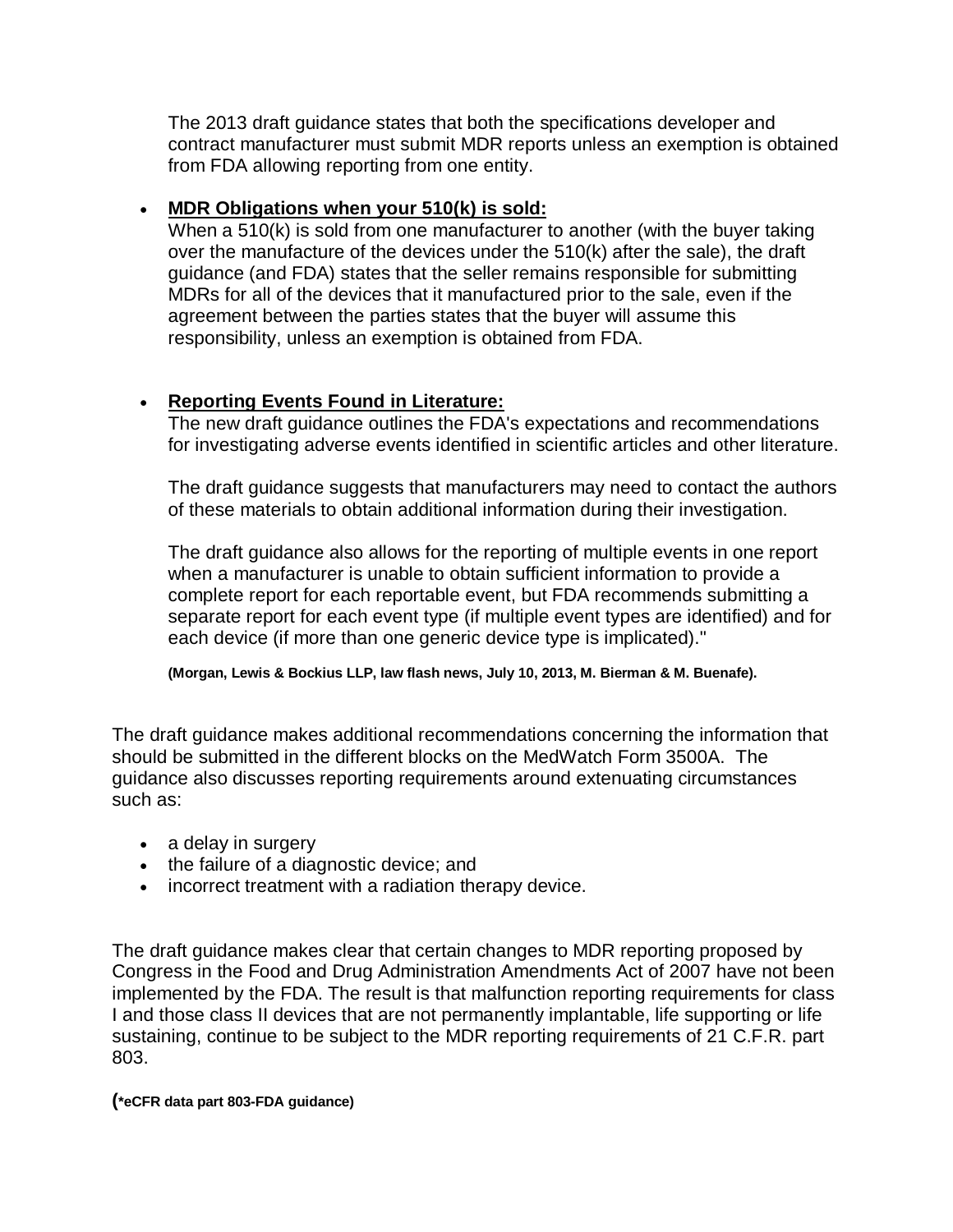#### **Additional points of interest to manufacturers:**

The FDA has identified the 12 most common errors it sees in MDR reports. The points are listed in order of frequency.

- 1 Duplicate report sequence numbers provided in the Manufacturer Report Number box and Block G-9. Each report must have its own sequence number to avoid confusion.
- 2 Multiple devices or events are included in the same report.
- 3 The blocks in B-2 (Outcomes Attributed to Adverse Event) and B-5 (Description of Event or Problem) do not match or do not accurately represent the text contained in H-1 (Type of Reportable Event), H-10 (Additional Manufacturer Narrative), or H-11 (Corrected Data). If any information in Block B conflicts with the information in Block H, then you should provide an explanation in Block H-11 to address the conflict.
- 4 Block D (Suspect Medical Device) is left blank or specific items within Block D are left blank.
- 5 An importer submits a report on behalf of the manufacturer without requesting an exemption.
- 6 The contact name and telephone number are not provided in Blocks G-1 and G-2, respectively.
- 7 A 5-day report is submitted for an event that does not meet the 5-day report criteria.
- 8 A report is marked as a "follow-up" report, but no follow-up sequence number is provided.
- 9 No box is marked, or more than one box is marked, in Block H-1 (Type of Reportable Event).
- 10 Codes required to be entered in Block H-6 (Evaluation Codes) are put in boxes on the wrong row. For example, an evaluation method code might be entered in the space for evaluation results codes or evaluation conclusion codes.
- 11 Block H-7 information (If Remedial Action Initiated, Check Type) is not provided when the event relates to a remedial action.